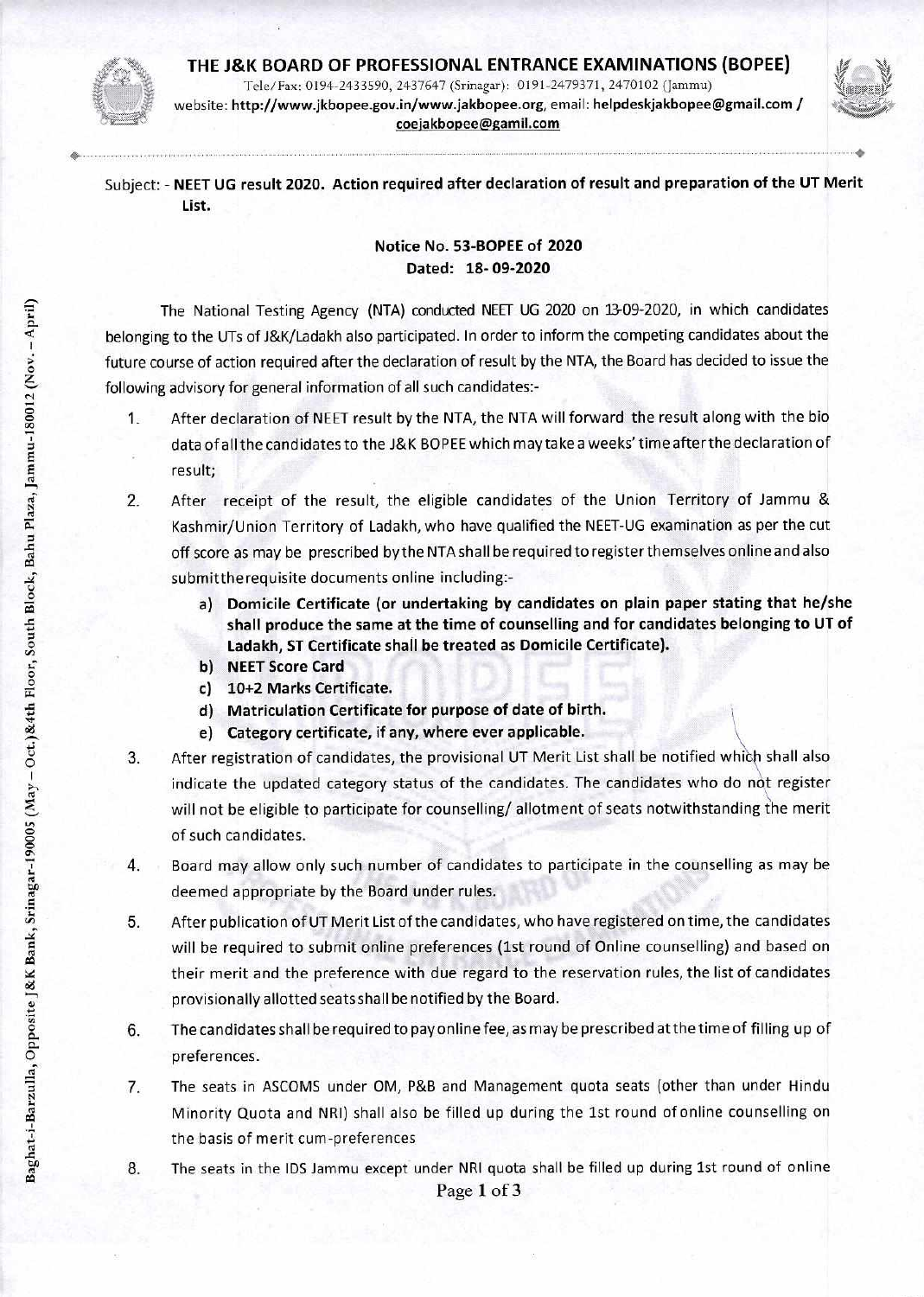counselling.

- 9. The seats under Hindu Minority Quota /NRI in ASCOMS/IDS as the case may be shall be filled up as per the schedule notified by the Board. However, the candidates willing to be considered under NRI/Hindu Minority Quota shall have to submit documents in the BOPEE office Srinagar/Jammu, the details whereof shall be notified separately.
- 10. The candidates should, at the time of registration, register their active email address/mobile number during online registration which shall be used for sending mails/ SMS to the candidates, whenever required.
- 11. Since the admission to the medical/dental colleges is a time bound process, the candidates are advised not wait for the last day/date fixed by the Board for the purpose of registration/filling up of preference forms.
- 12. The candidates, in their own interest, are advised to remain in touch with the BOPEE website www.ikbopee.gov.in for updates, if any.

## **NOTE:-**

- 1. The candidates, who are domiciles of J&K/Ladakh but have appeared in NEET UG from some other states being temporary domicile of that state, shall have to contact the Board office in advance so that their cases are examined on merit and decisions taken accordingly.
- 2. The candidates are advised to go through the Brochure of BOPEE, which shall be available on the Boards website in due course oftime.
- 3. No under process certificate will be entertained.
- 4. Category Certificates shall not be entertained after the cutoff date of Registration and uploading of documents as may be notified bythe Board.
- 5. Board shall utilize the NEET-UG score/merit for filling up of the seats under AYUSH Courses in accordance with Ministry of AYUSH, Government of India guidelines on the subject. The seats in BPT in Jamm u college of Physiotherapy/ CRC shall also be filled up as already notified vide Notice No. 52-BOPEE of 2020 dated 16-09-2020 on the basis of NEET-UG scoreandthecutof meritas may be notified bythe Board.
- 6. Candidates claiming benefit underSports quota will be considered only, if their names figure in the Sports List of candidates provided by the J&K Sports Council. Such candidates, who have applied to the Council should in their own interest inform the BOPEE about their NEET rank/ score after the declaration of the result by NTA and also deposit a copy of the admit card in the BOPEE office at Srinagar/Jammu for further necessary action .

**Errors & Omissions Excepted** 

Dated: 18-09-2020 **Controller of Examinations J&K BOPEE (Dr. Sunil Gupta)** 

## Copy to the:- No. BOPEE/Exam-31/2020

- 1. Financial Commissioner, Health & Medical Education Department, J&K, Jammu/Srinagar.
- 2. Principal Secretary to the lon'ble Lt. Governor,UTofJ&K, Srinagar/Jammu.
- 3. Principal Secretary to the Hon'ble Lt. Governor, UT of Ladakh.
- 4. Commissioner/Secretary to Government, General Administration Department, J&K, Srinagar.
- 5. Commissioner/Secretary to Government, ARI &Trainings Department, J&K, Srinagar.
- 6. Secretary, J&K BOPEE, J&K, Srinagar.
- 7. Director Information, J&K, Srinagar/Jammu for publication of the Notice in two leading English

Page 2 of 3